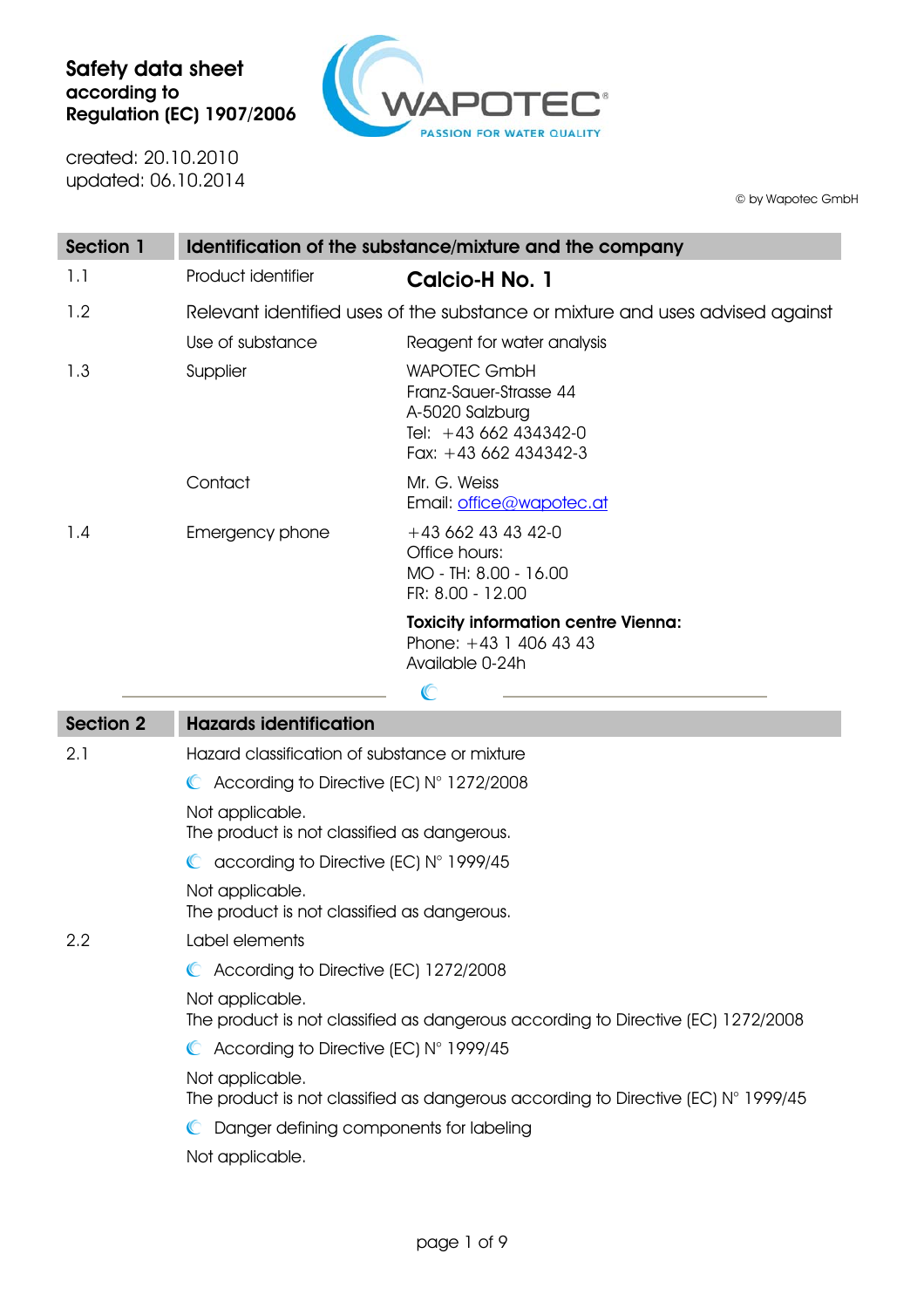

2.3 Other hazards

Not applicable.

| <b>Section 3</b> | <b>Composition/information on ingredients</b>                                                                                                                 |  |  |
|------------------|---------------------------------------------------------------------------------------------------------------------------------------------------------------|--|--|
| 3.2              | <b>Mixtures</b>                                                                                                                                               |  |  |
|                  | C Chemical characteristics                                                                                                                                    |  |  |
|                  | Preparation of organic compounds                                                                                                                              |  |  |
|                  | Dangerous ingredients                                                                                                                                         |  |  |
|                  | None.                                                                                                                                                         |  |  |
|                  | REACH - Pre-registered substances All components are REACH pre-registered.                                                                                    |  |  |
|                  |                                                                                                                                                               |  |  |
| Section 4        | <b>First-aid measures</b>                                                                                                                                     |  |  |
| 4.1              | Description of first-aid measures                                                                                                                             |  |  |
|                  | Remove immediately all contaminated clothing.                                                                                                                 |  |  |
|                  | C After inhalation                                                                                                                                            |  |  |
|                  | Move affected person immediately to fresh air.                                                                                                                |  |  |
|                  | After skin contact                                                                                                                                            |  |  |
|                  | After skin contact, wash immediately with plenty of water                                                                                                     |  |  |
|                  | After eye contact                                                                                                                                             |  |  |
|                  | After eye contact, rinse eye for several minutes (at least 15 minutes) with running<br>water holding eye lids apart.                                          |  |  |
|                  | After ingestion                                                                                                                                               |  |  |
|                  | Rinse mouth with cold water and drink 1-2 glasses of water.<br>Consult physician if disturbances occur.                                                       |  |  |
| 4.2              | Most important symptoms and effects, acute and delayed                                                                                                        |  |  |
|                  | Irritation<br>after inhalation:<br>Cough, mucous membrane irritation, shortness of breath<br>after ingestion:<br>Sickness, vomiting, thirst, cyanosis, cramps |  |  |
| 4.3              | Indications for immediate medical attention or special treatment needed                                                                                       |  |  |
|                  | No further information available.                                                                                                                             |  |  |
|                  |                                                                                                                                                               |  |  |
| Section 5        | <b>Fire-fighting measures</b>                                                                                                                                 |  |  |
| 5.1.             | Extinguishing media                                                                                                                                           |  |  |
|                  | Suitable extinguishing media                                                                                                                                  |  |  |
|                  | CO2, water jets, extinguishing powder. For bigger fire use water jets.                                                                                        |  |  |
|                  |                                                                                                                                                               |  |  |

Unsuitable extinguishing media for safety reasons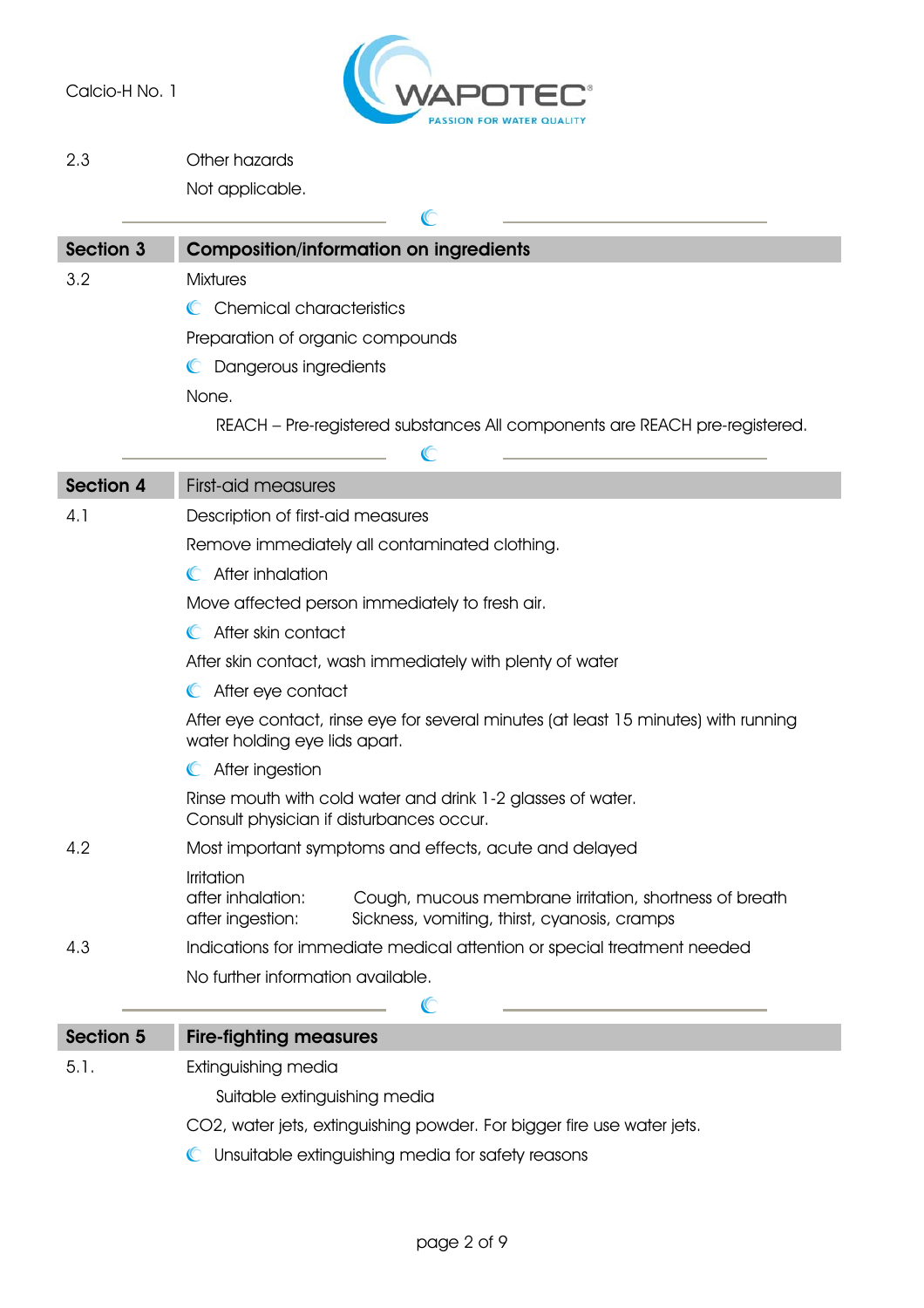

 No further information available. 5.2 Special hazards arising from the substance or mixture Combustible Formation of toxic gases is possible during heating or in case of fire. Sulphur dioxide  $(SO<sub>2</sub>)$ Nitrogen oxides (NO<sub>x</sub>) Carbon monoxide  $(CO)$  and carbon dioxide  $(CO<sub>2</sub>)$ 5.3 Advice for firefighters Special protective equipment: Wear self-contained breathing apparatus and full protective clothing Additional information: Collect contaminated fire fighting water separately. It must not enter drains. Dispose of fire debris and contaminated fire fighting water in accordance with official regulations. Ambient fire may liberate hazardous vapors. C Section 6 Accidental release measures 6.1 Personal precautions, protective equipment and suitable emergency procedures. Wear protective equipment. Keep unprotected persons away. 6.2 Environmental precautions Do not allow product to reach sewage system or water bodies. 6.3 Measures for cleaning/collecting: Dispose of contaminated material as waste according to section 13. Collect mechanically. Ensure adequate ventilation. 6.4 Additional information Information on safe handling see section 7. Information on protective measures see section 8 Information on disposal see section 13

| Section 7 | Handling and storage                                                           |
|-----------|--------------------------------------------------------------------------------|
| 7.1       | Precautions for safe handling                                                  |
|           | Provide suction extractors if dust is formed.                                  |
| 7.2       | Conditions for safe storage including any incompatibilities                    |
|           | Fire and explosion protection measures                                         |
|           | Keep away from sources of ignition - no smoking.                               |
|           | Design of storage rooms and container                                          |
|           | Protect from heat and direct sunlight.<br>Store under dry and cool conditions. |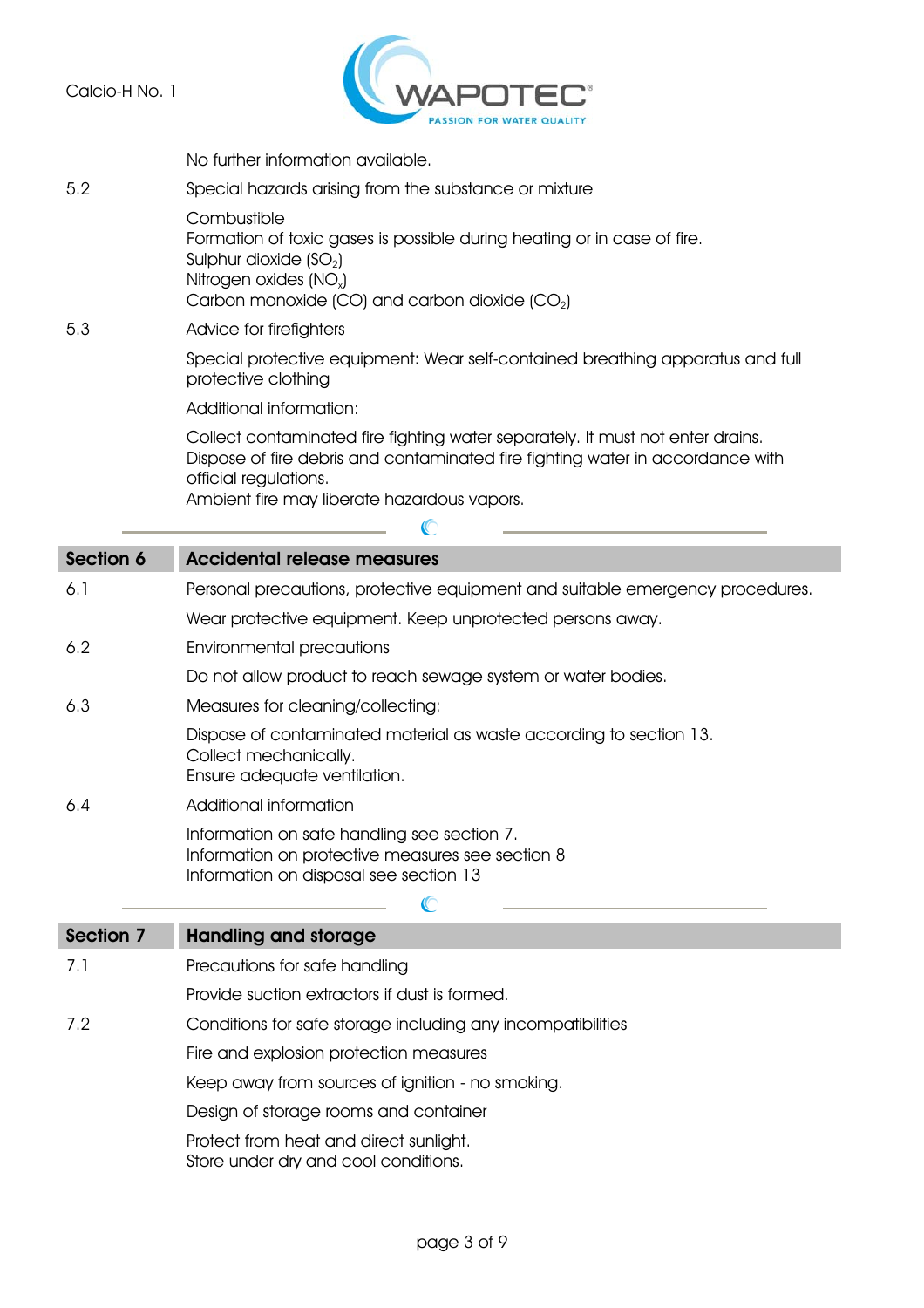

Protect from humidity and keep away from water. Protect from the effects of light.

Recommended storage temperature: 20°C +/-5°C

C

**C** Material incompatibility

No further information available.

- C VbF class: 11
- 7.3 Specific end uses

No further information available.

| Section 8 | <b>Exposure controls and personal protection</b> |
|-----------|--------------------------------------------------|
| 8.1       | Control parameters                               |

The product does not contain relevant quantities of substances with monitored limits based on the workplace.

#### 8.2 Exposure controls

General protective and hygiene measures

Follow usual precautions when dealing with chemicals. Keep away from food and drinks. Do not eat or drink at work, wash hands before breaks and end of work. Avoid eye and skin contact. Avoid inhaling of steams/aerosols. Change contaminated work wear and clean it before the next wearing. Preventive skin protection.

Protective equipment should be selected specifically for the working place, depending on concentration and quantity of the hazardous substances handled. The resistance of the protective clothing to chemicals should be ascertained with the respective supplier.

**C** Respiratory protection

In case of release of dust/aerosol only work with a protection mask. Recommended filter device for short term use: Filter P1

**C** Hand protection

Preventive skin protection by use of skin-protecting agents is recommended. After use of gloves apply skin-cleaning agents and skin cosmetics.

```
Glove material: 
Nitrile rubber 
Recommended thickness of the material: \geq 0.11 mm
The exact break through time has to be found out by the manufacturer of the 
protective gloves and has to be observed. 
Value for the permeation: Level \geq 1 (<10 min)
```
 $\bullet$  Eye protection:

Use against the effects of fumes / dust Tightly sealed goggles

**C** Personal protection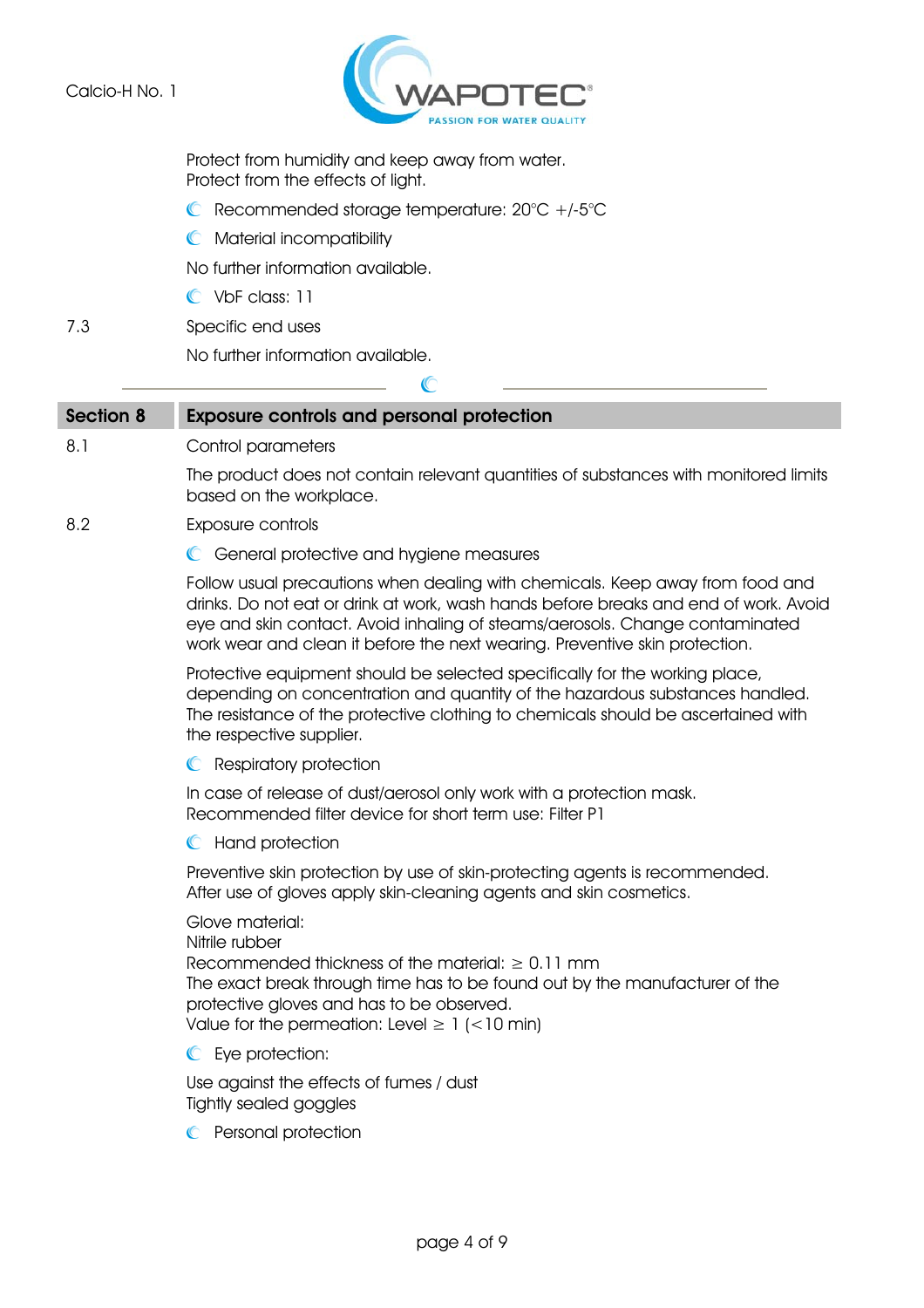

 $\mathbb{C}$ 

Protective working clothing

 $\overline{\phantom{a}}$ 

| Section 9 | <b>Physical and chemical properties</b>               |                                                                                            |  |
|-----------|-------------------------------------------------------|--------------------------------------------------------------------------------------------|--|
| 9.1       | Information on basic physical and chemical properties |                                                                                            |  |
|           | Appearance                                            | Solid                                                                                      |  |
|           | Color                                                 | Pink                                                                                       |  |
|           | Ordor                                                 | Odorless                                                                                   |  |
|           | Odor threshold                                        | No data available                                                                          |  |
|           | pH-value 8.7 g/l (20°C)                               | 4.3                                                                                        |  |
|           | Melting point                                         | Not determined                                                                             |  |
|           | Boiling point / Boiling range                         | Not applicable                                                                             |  |
|           | Flash point                                           | Not applicable                                                                             |  |
|           | Evaporation rate                                      | Not applicable                                                                             |  |
|           | Flammability                                          | No data available                                                                          |  |
|           | Upper explosion limit                                 | No data available                                                                          |  |
|           | Lower explosion limit                                 | No data available                                                                          |  |
|           | Vapor pressure                                        | Not available                                                                              |  |
|           | Density                                               | Not determined                                                                             |  |
|           | Solubility in water $(20^{\circ}C)$                   | Soluble                                                                                    |  |
|           | Partition coefficient:<br>n-octanol-water             | No data available                                                                          |  |
|           | Auto ignition temperature                             | No data available                                                                          |  |
|           | Decomposition temperature                             | No data available                                                                          |  |
|           | Viscosity                                             | No data available                                                                          |  |
|           | <b>Explosive properties</b>                           | Powdery or granulated texture:<br>Explosive during air contact<br>Dust explosions possible |  |
|           | Oxidizing properties                                  | No data available                                                                          |  |
| 9.2.      | Other information:                                    |                                                                                            |  |
|           | Solid content:                                        | 100,0%                                                                                     |  |
|           | Solvent content:                                      |                                                                                            |  |
|           | Organic solvents:                                     | 0,0%                                                                                       |  |
|           | No further information available.                     |                                                                                            |  |
|           |                                                       |                                                                                            |  |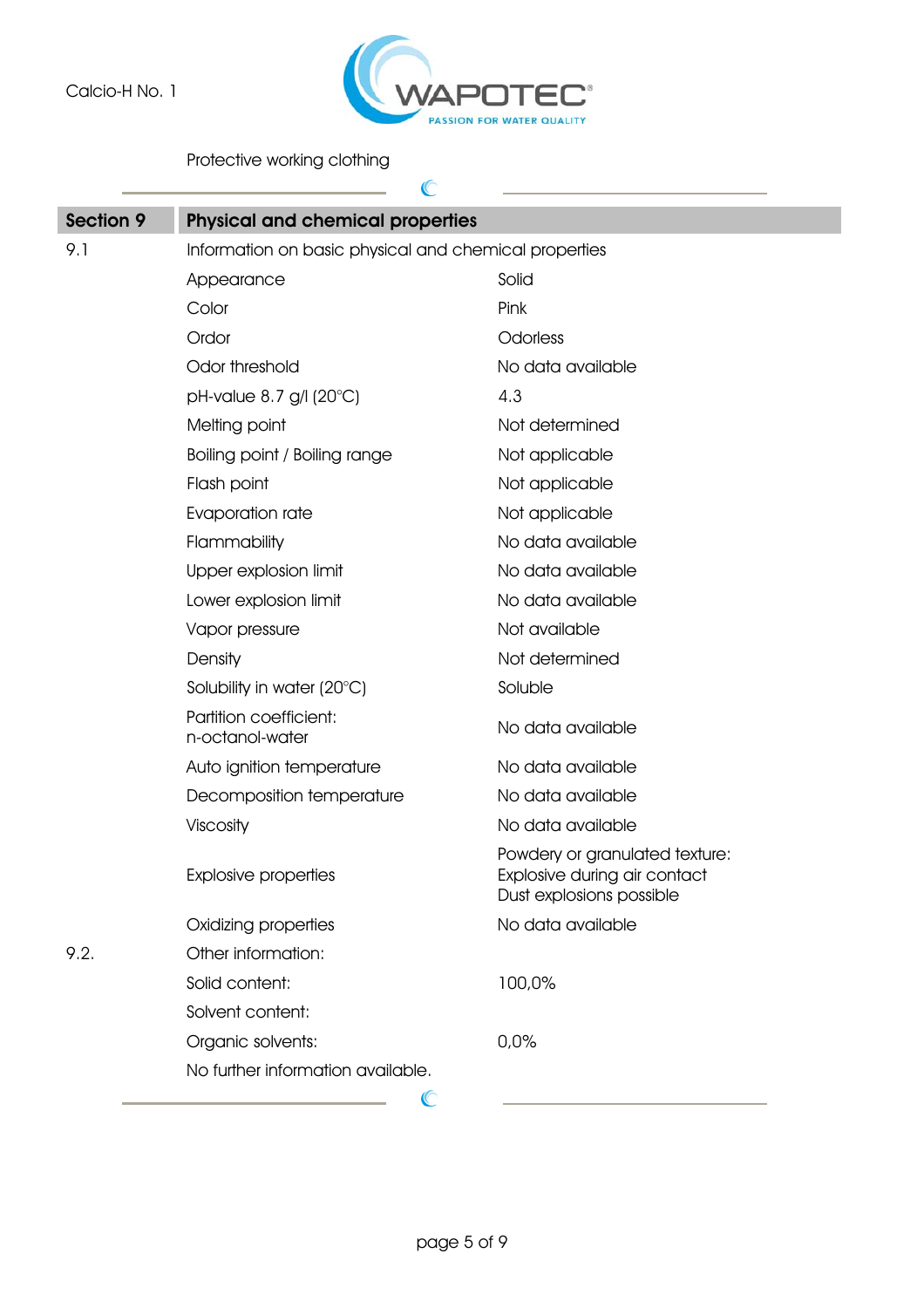

| <b>Section 10</b>        | <b>Stability and reactivity</b>                                                                                                                                                     |  |  |
|--------------------------|-------------------------------------------------------------------------------------------------------------------------------------------------------------------------------------|--|--|
| 10.1                     | Reactivity                                                                                                                                                                          |  |  |
|                          | There are expected no hazardous reactions for intended use                                                                                                                          |  |  |
| 10.2                     | Chemical stability                                                                                                                                                                  |  |  |
|                          | No decomposition if used according to specifications.                                                                                                                               |  |  |
| 10.3                     | Possibility of hazardous reactions                                                                                                                                                  |  |  |
|                          | No risk of dust explosion in the form supplied, however enrichment with fine dust<br>causes risk of dust explosion                                                                  |  |  |
| 10.4                     | Conditions to avoid                                                                                                                                                                 |  |  |
|                          | Avoid extreme temperatures.                                                                                                                                                         |  |  |
| 10.5                     | Incompatible materials                                                                                                                                                              |  |  |
|                          | Oxidants                                                                                                                                                                            |  |  |
| 10.6                     | Hazardous decomposition products                                                                                                                                                    |  |  |
|                          | Carbon monoxide (CO) and carbon dioxide (CO <sub>2</sub> ), see section 5                                                                                                           |  |  |
|                          | C                                                                                                                                                                                   |  |  |
| Section 11               | <b>Toxicological information</b>                                                                                                                                                    |  |  |
| 11.1                     | Information on toxicological effects                                                                                                                                                |  |  |
|                          | LD/LC50 values that are relevant for classification (literature)                                                                                                                    |  |  |
|                          | Acute toxicity<br>Quantitative data on the toxicity of the preparation are not available.                                                                                           |  |  |
| Primary irritant effect: |                                                                                                                                                                                     |  |  |
|                          | Skin:<br>No irritation                                                                                                                                                              |  |  |
|                          | Possible ilrritation<br>Eye:                                                                                                                                                        |  |  |
|                          | Sensitization                                                                                                                                                                       |  |  |
|                          | No sensitizing effect known.                                                                                                                                                        |  |  |
|                          | Cancerogenity                                                                                                                                                                       |  |  |
|                          | No data available.                                                                                                                                                                  |  |  |
|                          | Mutagenicity<br>$\mathbb{C}$                                                                                                                                                        |  |  |
|                          | No data available.                                                                                                                                                                  |  |  |
|                          | Reproductive toxicity                                                                                                                                                               |  |  |
|                          | No data available.                                                                                                                                                                  |  |  |
|                          | Additional information:                                                                                                                                                             |  |  |
|                          | The product is not subject to classification according to the calculation method of<br>the General EC Classification Guidelines for Preparation as issued in the latest<br>version. |  |  |

When used and handled according to specifications, the product does not have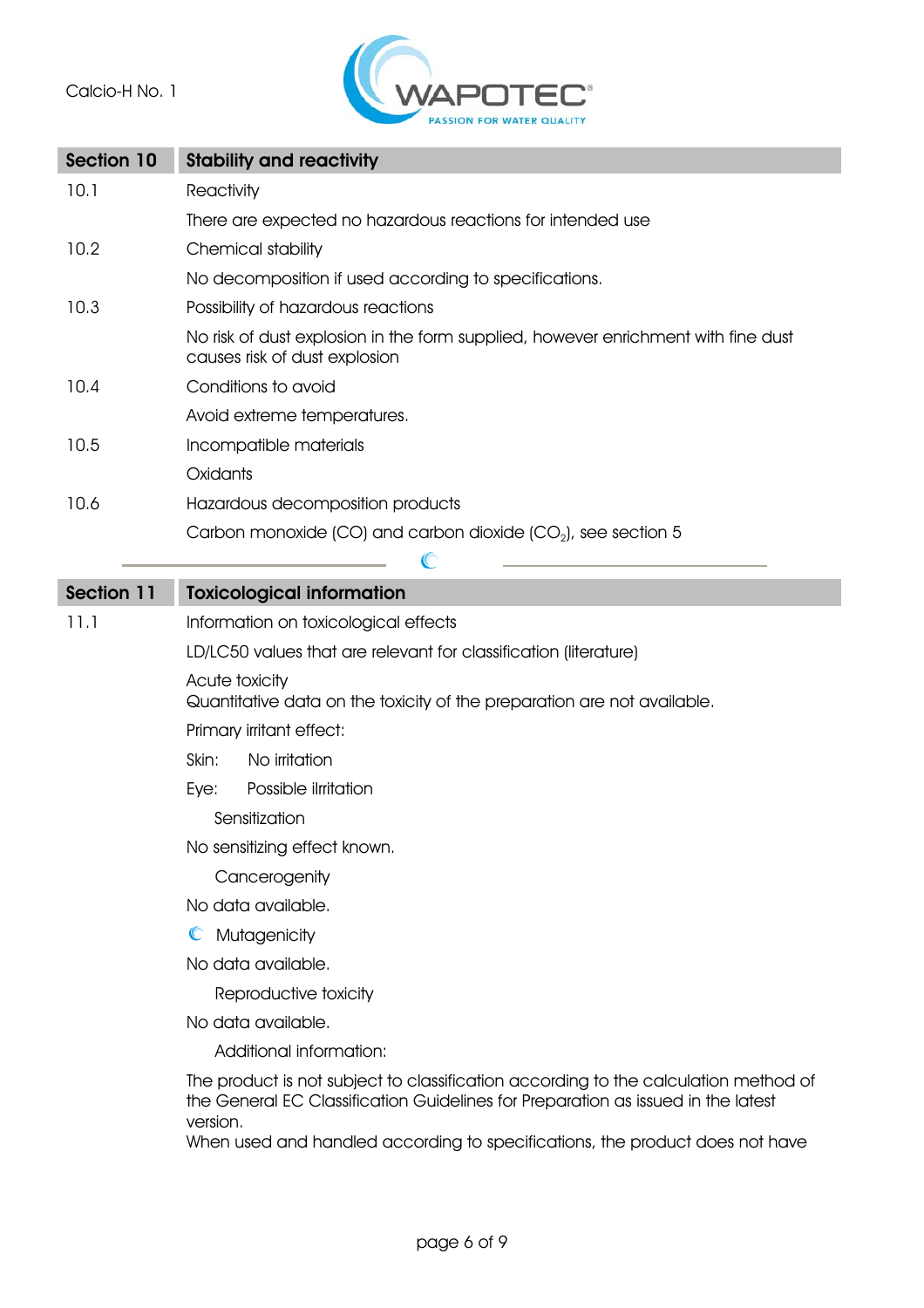

**C** 

any harmful effects according to our experience and the information provided by us.

The usual precautionary measures should be adhered to general rules for handling chemicals.

| <b>Section 12</b> | <b>Ecological information</b>                                                                                                                                                                                                                                                   |
|-------------------|---------------------------------------------------------------------------------------------------------------------------------------------------------------------------------------------------------------------------------------------------------------------------------|
| 12.1              | <b>Toxicity</b>                                                                                                                                                                                                                                                                 |
|                   | <b>C</b> Aquatic toxicity                                                                                                                                                                                                                                                       |
|                   | No further information available.                                                                                                                                                                                                                                               |
| 12.2              | Persistence and degradability                                                                                                                                                                                                                                                   |
|                   | No further information available.                                                                                                                                                                                                                                               |
| 12.3              | <b>Bioaccumulation potential</b>                                                                                                                                                                                                                                                |
|                   | No further information available.                                                                                                                                                                                                                                               |
| 12.4              | Mobility in soil                                                                                                                                                                                                                                                                |
|                   | No further information available.                                                                                                                                                                                                                                               |
| 12.5              | Results of PBT- and vPvB-assessment                                                                                                                                                                                                                                             |
|                   | No data available for the product itself.                                                                                                                                                                                                                                       |
| 12.6              | Other adverse effects                                                                                                                                                                                                                                                           |
|                   | Do not allow undiluted product or large quantities of it to reach ground water, water<br>bodies or sewage system.<br>Must not reach sewage water or drainage ditch undiluted or unneutralized.<br>Quantitative data on the ecological effect of this product are not available. |
|                   |                                                                                                                                                                                                                                                                                 |

### Section 13 Disposal considerations

Must not be disposed of together with household garbage. Do not allow product to reach sewage system.

Hand over to disposers of hazardous waste. Chemicals must be disposed of in compliance with national and regional regulations. Under www.retrologistik.de you will find country- and substance-specific information as well as contact partners.

**C** Waste key number

16 05 09

Waste name

Discarded chemicals other than those mentioned in 16 05 06, 16 05 07 or 16 05 08.

European waste catalogue

EWC-waste key is source-related. The decision is up to the enduser.

<sup>13.1</sup> C Waste treatment methods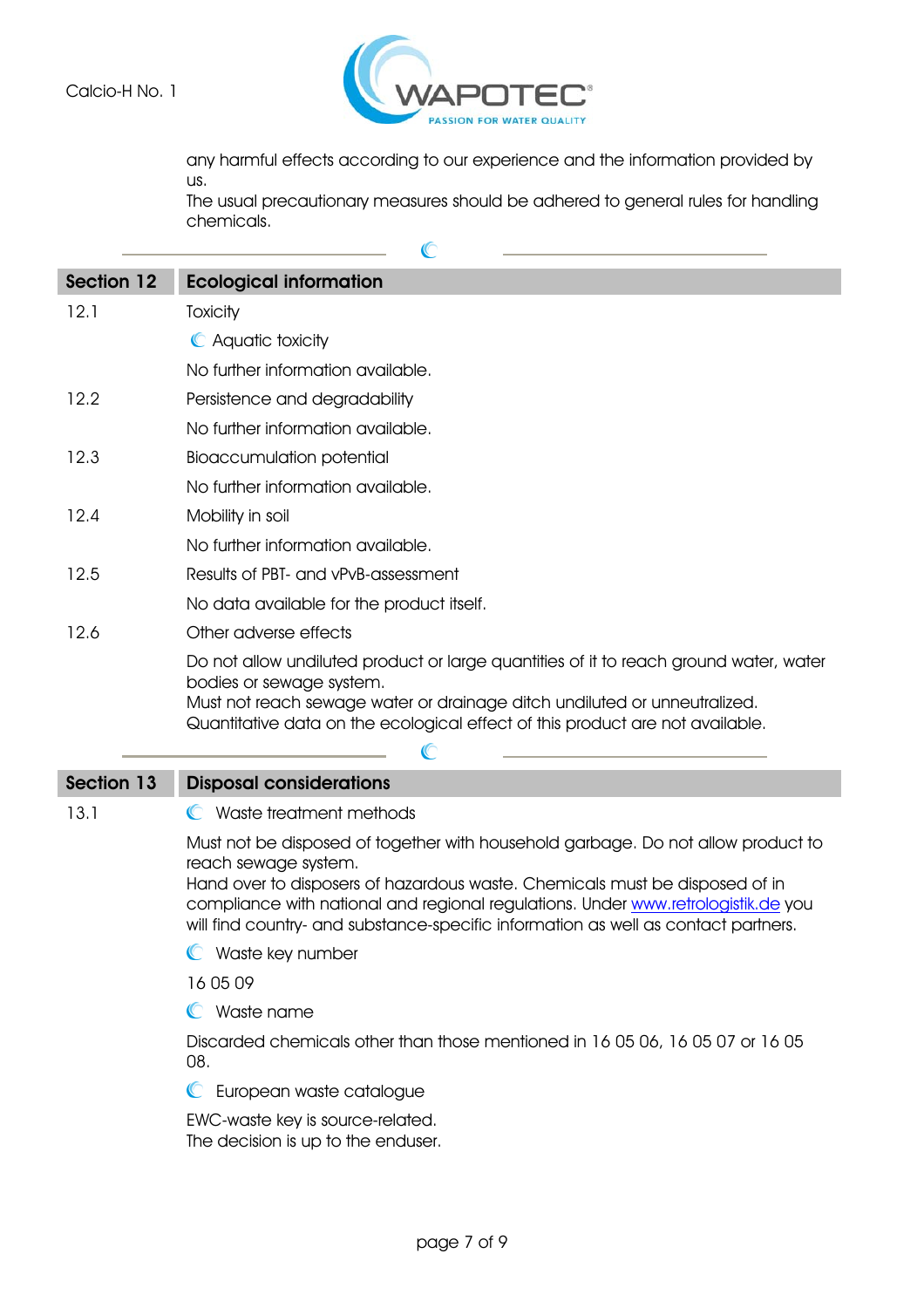

C Contaminated packaging material

Chemicals must be disposed of in compliance with national and regional regulations. Under www.retrologistik.de you will find country- and substance-specific information as well as contact partners.

Recommended cleaning agent: Water, if necessary with cleaning agent.

 $\mathbb{C}$ 

| Section 14 | <b>Transport information</b>                                                |
|------------|-----------------------------------------------------------------------------|
|            | No dangerous good according to regulation for transport of dangerous goods. |
| 14.1       | <b>UN-Number</b>                                                            |
|            | Not applicable.                                                             |
| 14.2       | Proper UN-shipping name                                                     |
|            | Not applicable.                                                             |
| 14.3       | Transport hazard class                                                      |
|            | Not applicable.                                                             |
| 14.4       | Packaging group                                                             |
|            | Not applicable.                                                             |
| 14.5       | Environmental hazards                                                       |
|            | Not applicable.                                                             |
| 14.6       | Special precautions for the user                                            |
|            | Not applicable.                                                             |
|            |                                                                             |

# Section 15 Regulatory information

15.1 Safety-, health-, ambient- and legislation specific instructions for substance or mixture

> This safety data sheet complies with the Regulations (EC) Reach N° 1907/2006. The mixture is classified according to Dangerous Preparations Directive (EC) 1999/45 and to regulation (EC)1272/2008 Annex I.

### National regulations:

Austria:

|              | Labeling according to BGBI II 2000/81 ChemV 1999.                             |
|--------------|-------------------------------------------------------------------------------|
|              | The product is not classified and does not require hazards identification.    |
| $\mathbb{C}$ | ChemG 1996-amendment 2011.                                                    |
|              | This product is not classified hazardous (no hazardous preparation) according |
|              | to the Austrian chemical legislation of 1996- amendment 2011.                 |
| $\mathbb{C}$ | VbF - Directive about combustible liquids (BGBI 1991/240)                     |
|              | This product is not classified as combustible liquid acc. VbF.                |
|              | Germany:                                                                      |

 $\mathbb{C}$ Classification in water hazard classes according VwVwS dated 17.05.1999/